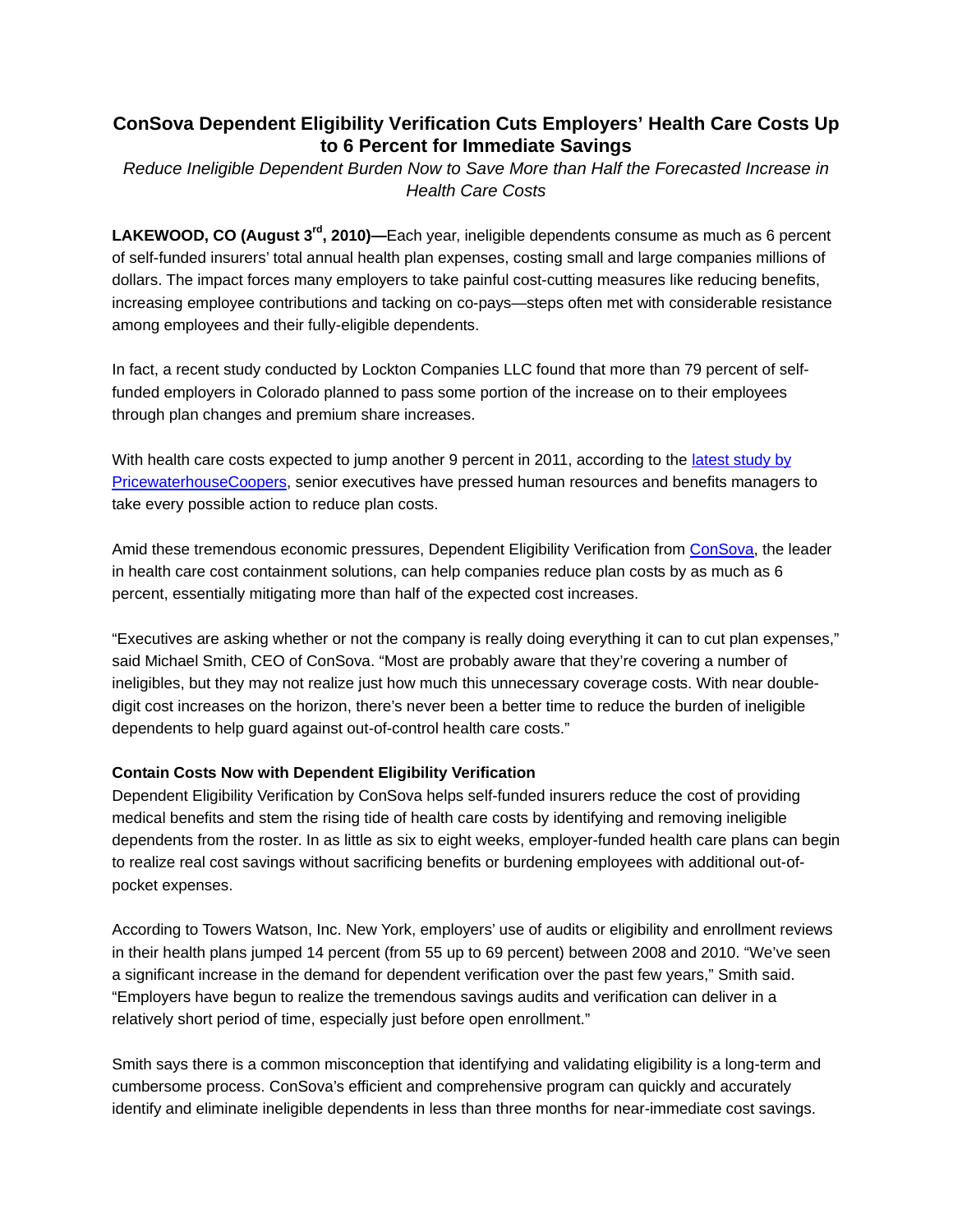#### **The Likely Suspects**

In a typical Dependent Eligibility Verification audit, Smith says ConSova finds an average of 10-13 percent of covered dependents to be ineligible, and removing these generates an almost immediate cost savings of about 6 percent. Employees' former spouses typically represent 25-30 percent of ineligible dependents identified, and they represent roughly 52 percent of the overall savings generated by the audit.

"Dependent eligibility verification is one of the top three health care cost containment solutions that can help companies save real money right away. Our clients have saved over half a billion dollars through verification audits alone," Smith said. "After the initial audit, our Plan Asset Management services provide on-going dependent verification process that is critical to protecting the employer's health care investment and the initial audit investment so that new hires and those added to the plan require verification."

## **Fulfill Fiduciary Responsibility without Over-Burdening HR**

With human resources and benefits managers already overwhelmed with day-to-day administration. It's becoming increasingly difficult for self-insurers to keep up with eligibility verification. During open enrollment eligibility is typically determined on the "honor system," whereby employees sign an affidavit attesting to their relationship with the dependent; it's unfortunately quite easy for ineligible dependent medical expenses to add up. In the case of one company, more than 40 percent of ineligible dependents who were disqualified during a pre-open enrollment audit actually attempted to enroll back into the plan during the subsequent open enrollment period.

"It's a pervasive problem," Smith said. "Self-funded employers have a fiduciary responsibility to manage their costs to the best of their ability. If you're not verifying eligibility by some means, you're not only paying more for coverage than you should be, but you're also short-changing employees with eligible dependents by driving up their costs in order to pay for the coverage of ineligible individuals. Most employees—and executives—would say that's pretty unfair."

ConSova's dependent eligibility verification audits not only identify deliberate falsifications to uncover immediate cost savings, but also help companies clear up inconsistencies or areas of confusion in their eligibility requirements. Dependents can be erroneously admitted to the plan simply because employees don't understand the dependent definitions. An audit provides the basis for which adjustments to the plan can be made to clarify eligibility rules.

## **Systematic, Customized Process Ensures Fast, High ROI**

Where other providers can leave as many as 15 percent of dependents un-verified—placing that burden directly on company HR/benefits managers to finish the job—ConSova's Dependent Eligibility Verification audit boasts a 98 percent employee participation rate. Through its efficient and comprehensive threephase process, ConSova successfully screens up to 92 percent of plan dependents in just the first eight weeks, with only a handful of individuals remaining for extensive follow up.

Its multi-disciplinary approach is customized to match the culture and communications methods that work best for each employer—from letters delivered by postal mail, to e-mail and phone call follow-ups, and even a customized web portal where employees can upload the necessary documentation. HR and